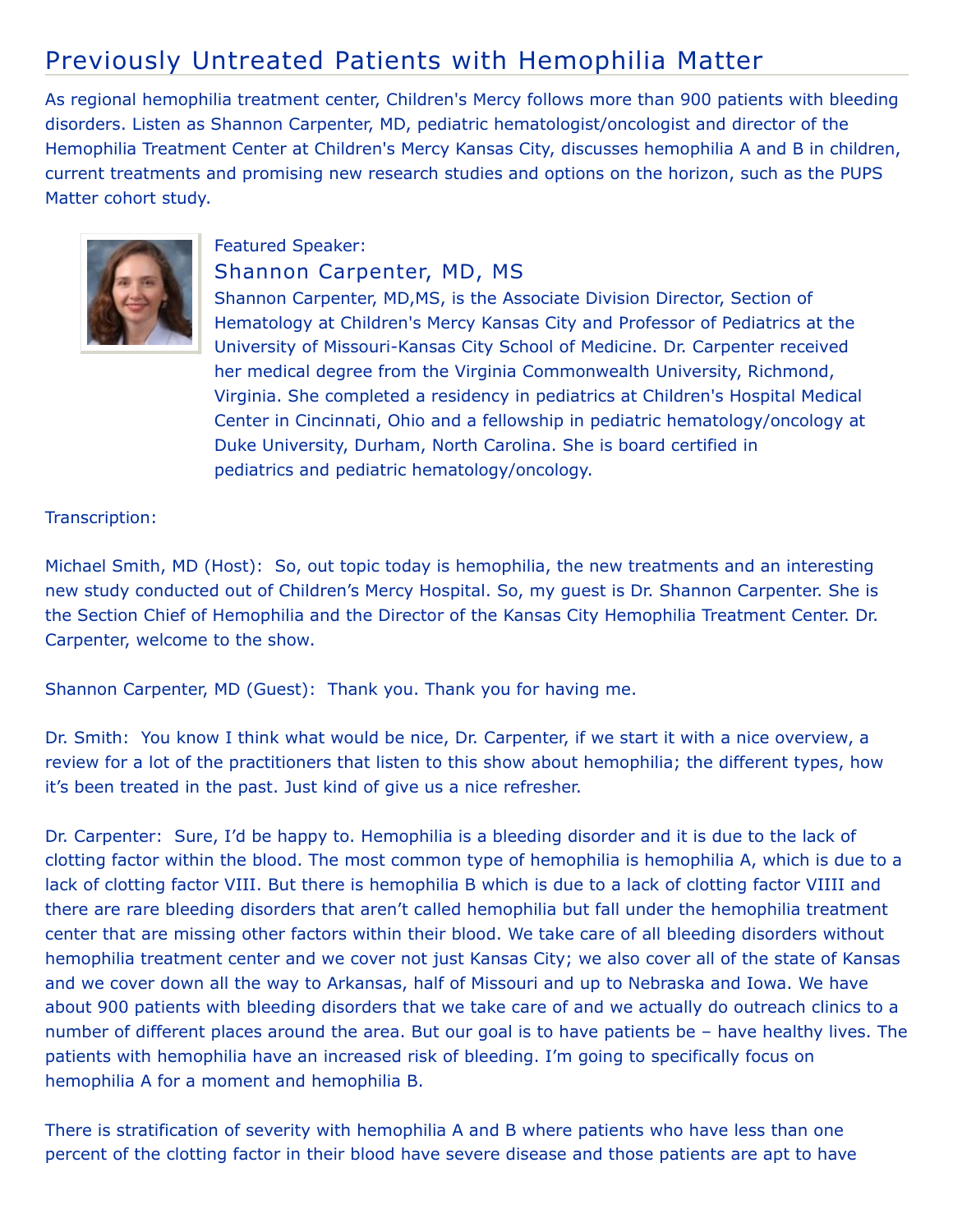spontaneous bleeding into their joints or muscles that can be very crippling. And so, our treatment for those patients is to give them the factor back and to do it ideally prophylactically to prevent bleeding. Which means infusing factor into the vein as often as every three days or even every other day or every day for some patients. Which is obviously, a very labor-intensive thing for a family with a small child. So, out job as a comprehensive hemophilia treatment center is to ease the burden of that treatment and to make sure that patients have access to comprehensive care that allows them to have the best life and the best outcomes because those joint bleeding episodes can lead to joint contractures and actually cripple patients. And that is what used to happen before we learned that it's better to be prophylactic in terms of our treatment.

Dr. Smith: So, one quick question. When you talk about the injection of the missing factor; is there issues with the immune response to that? How well does that actually work?

Dr. Carpenter: Well it works great but unfortunately, about 20-30% of patients with severe hemophilia A will develop what we call an inhibitor and that inhibitor is an antibody because their body doesn't have factor VIII and so they see that as a foreign agent and so that antibody cases the factor that we infuse to not work as well. For those patients; we do have some bypassing medications that can help them keep from bleeding. We have had some major advances on that in the recent past, but we have – but for many cases they don't work as well, or they may have more bleeding, or they have to be given more frequently. So, best to not have an inhibitor and then if you do get one the treatment would be to try to eradicate that inhibitor with large doses of factor regularly to drive that inhibitor down and cause what we call tolerance. But of course, it's a big deal to get an inhibitor and it usually happens in the first 50 exposure days or the first 50 times they have gotten that medication. And so, it tends to happen in young children. And so, you have a small child who gets now an inhibitor and needs a much more intensive treatment in order to get that to go away.

Dr. Smith: Yeah, so, this idea of tolerance and trying to break that immune response, bring down that antibody; how well does that actually work and are we looking – are there some new treatments on the horizon so that we can even avoid all this all together?

Dr. Carpenter: Yeah, so it usually works. We tend to quote about 60% of the time, probably – that's probably about right in doing that what we call immune tolerance therapy. We do have a new medication that was recently approved for children and adults with hemophilia A and inhibitors that is called HEMLIBRA and that medication is a very interesting scientifically medication because it is not a factor, but it takes the place of factor VIII in clotting. So, it's kind of a – what we think of as a factor 8 in the medic. So, it is an antibody that is – doesn't attack anything within the person's body, so you think about a monoclonal antibody; a lot of times you think it's going to go after something in the recipient's body but that's not the case here. In this case, what it's doing is it actually takes the place of factor VIII in coagulation and acts like it and what we found is that medicine has been very successful for the treatment of bleeding and stops bleeding in many of our patients with hemophilia inhibitors. So, hemophilia A. we can't use it for hemophilia B. it doesn't work because factor VIIII is what's missing there, and this takes the place of factor VIII. But there are many patients who we have on this new medication that were struggling with their inhibitors or they were in that group that where the immune tolerance therapy didn't work who now are doing very well with much less bleeding on this new medication.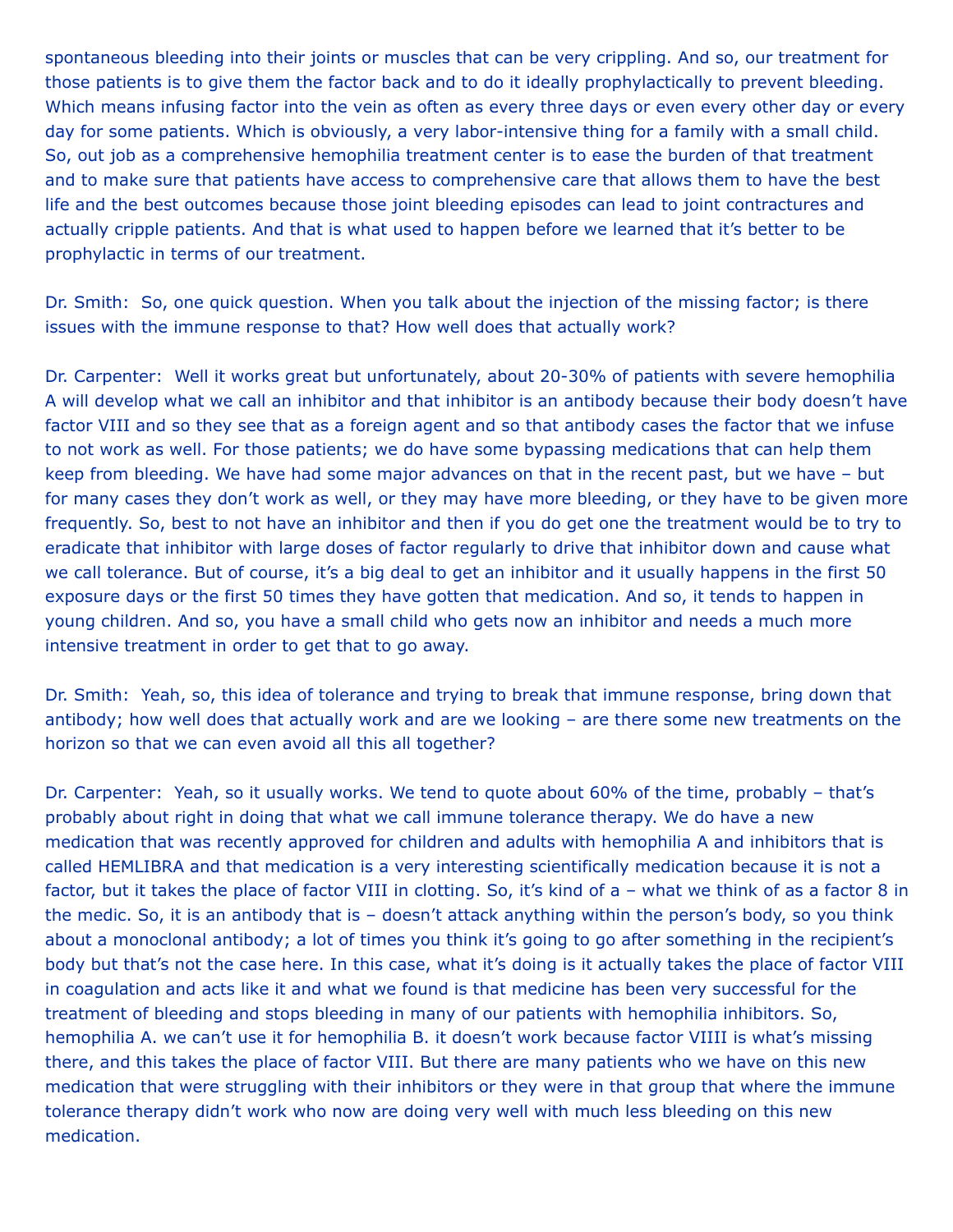Dr. Smith: Yeah, that's amazing that you are mimicking one of the factors in this very complicated cascade of forming a clot. I mean that's pretty awesome sounding and pretty amazing actually.

Dr. Carpenter: It is, what I like to say – I like when I try to teach some of the fellows and such about it, I say it's really sci-fi cool. I mean it really is. It's – when this was first announced at one of the meetings when it was first brought out is this is something that people were working on, it created quite a buzz as you can imagine, and we are thankful that it's turned out to be a relatively safe product. And but it certainly got our attention really quickly just from the fact that it's such a novel and creative way to attack this problem.

Dr. Smith: Yeah. What boggles my mind with it you know the whole clotting cascade is enzymatically driven, it's a biochemical reaction and there's lots of things that are going on there, so this antibody that you're using has to match perfectly, right, in its chemical composition, in its function I mean that's pretty amazing science and that is really cool.

Dr. Carpenter: It is and what's really cool about it is it doesn't actually look like factor VIII at all. It actually looks like an antibody. Right, it just has the appropriate binding sites to do that. There is even more interesting things coming down the pipe where instead of trying to turn on the on switch for clotting, which is what we have been doing by given factor; there is an effort to then turn off the off switch for clotting and so to go after some of the natural anticoagulants like antithrombin and try to reduce them to allow patients to restore that clotting balance for patients who right now have in contrast, too much of them.

Dr. Smith: Yeah, but that's interesting too, right because you have to have a control mechanism as well, right, so if you are starting to turn off the anti-clot compounds, how do you control – like how then do you start to break down the clot. I mean how do you control that then? I mean that seems to be a problem with those.

Dr. Carpenter: So, that's a concern and they are still in clinical trials, but it is finding I think that sweet spot where coagulation balance is restored. So, right now if you think of clotting as a balance scale with bleeding on one side of the scales and clotting on the other side of the scales; right now, hemophilia patients they are far weighted to the bleeding side. So, to restore that balance, to take away some of those inhibitors, you have to get it so that those are now equally balanced without tipping it too far toward the clotting side. And of course, people aren't static systems, right. We get sick, we have surgery, trauma and so those things change that balance sometimes unpredictably. So, those clinical trials are really important, and we are anxiously awaiting to see what comes of those. But we are very hopeful that they will be positive outcomes because we do think that this allows us more options for treating patients that we haven't had in the past.

Dr. Smith: Well and these kind of clinical trials, because hemophilia when you look at the total population is not affecting too many people, but like how do you build confidence in these clinical trials when maybe the number of subjects is a little lower than what you would want?

Dr. Carpenter: So, that's an area that is something that we are actually working on with the NIH right now to try to think about how we are creative in designing trials for hemophilia. Because it is a rare patient population. In some cases, we have to power trials a little differently to ensure that we are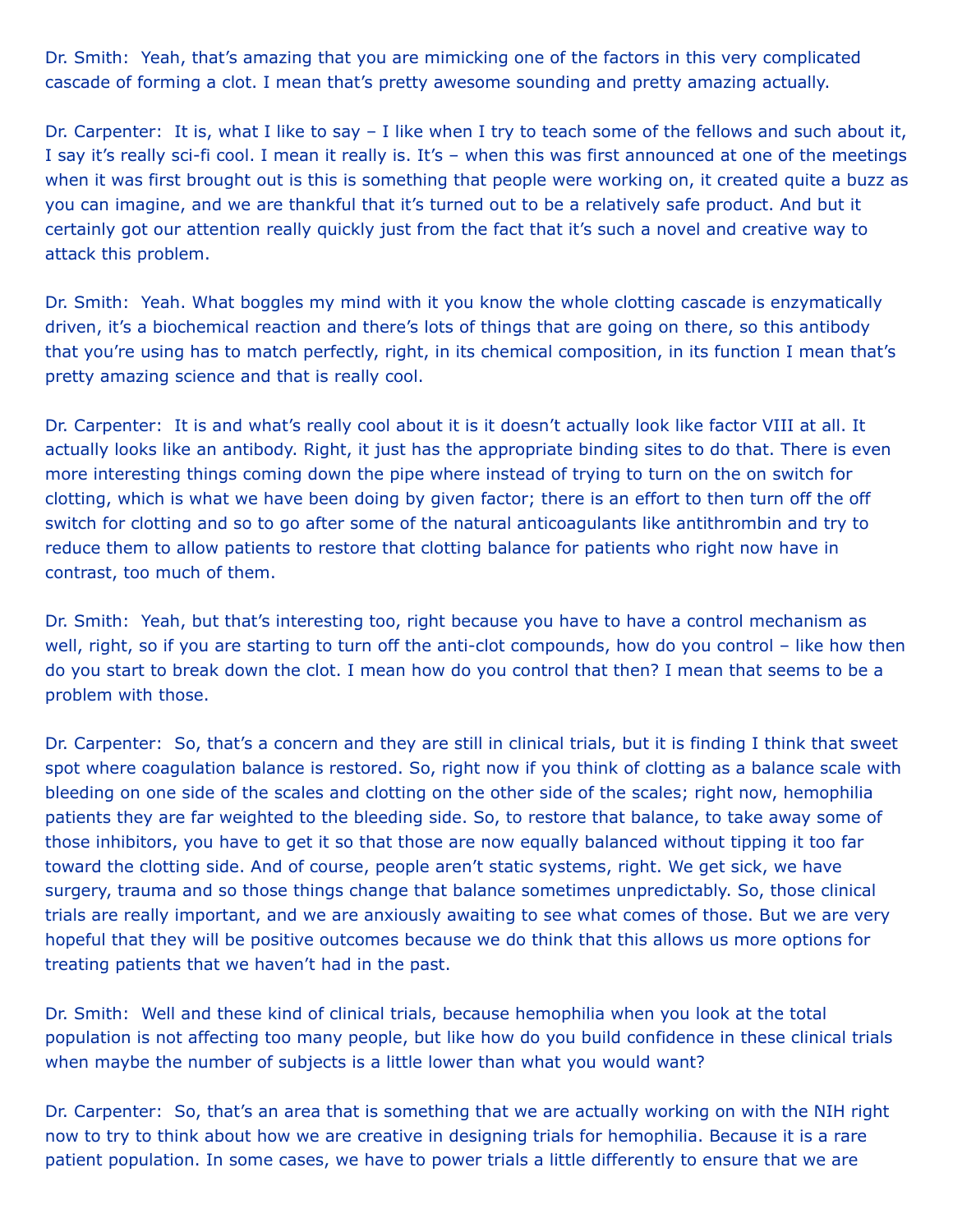getting the appropriate information but there are some more creative trial designs that we can use and actually next week, I'm going to a state of the science at the NIH that is for hemophilia and inhibitors which is gathered not only many of the leaders in hemophilia treatment, but also has tapped into bioinformatics and people who understand large data sets and research design experts who can help us think about ways to study this rare outcome in a rare disease in order to better understand it and in order to get the most information with a limited patient population.

Dr. Smith: Yeah, yeah. Very again, what another interesting aspect of all of this. Let's get into the last part here. So, you are involved with a new study, correct? Tell me a little bit about that.

Dr. Carpenter: So, in order to – as a part of this effort is to follow patients who have not been treated with factor to understand why certain patients get inhibitors so that we can perhaps intervene even before patients ever see factor in order to prevent them from getting inhibitors instead of just waiting for the inhibitor to occur in those 20-30% and then trying to get it to go away. So, we have developed with the American Thrombosis and Hemostasis Network and I'm one of the national PI's along with Dr. Courtney Thornburg at Rady in San Diego, the idea of a cohort study where we have multiple sites around the United States where we will enroll children with hemophilia at the time of diagnosis before they receive any treatment and collect data on events that they have, genetic data, treatment data so that we can hopefully identify some risk factors pretreatment that we can modify to prevent inhibitor development and then we will utilize that same platform to hopefully develop some interventional trials to prevent inhibitors in the next phase of this.

Dr. Smith: That's amazing. Do you have any thoughts, any theories on why some people develop these inhibitors?

Dr. Carpenter: So, there are some known risk factors. We know that if you have severe hemophilia, if you have less than one percent of factor in your blood, and if you have certain genetic mutations then you are at higher risk of developing an inhibitor. So, people who have very large deletions of the gene have nothing within their body that looks anything like factor VIII and so that puts them at higher risk of developing inhibitor. And that kind of makes sense.

We know that certain ethnicities are at higher risk. So, African derivation or Hispanic derivation people who have a 50% chance just about of developing an inhibitor if they have severe hemophilia. We don't know why. We don't know what the why that would be a difference within ethnicities. The rate of hemophilia around the world is about the same with the exception of a few small pockets where it is higher because of people who intermarry. But we don't understand why - what influences or what immune influences maybe causing those patient populations to develop inhibitors more.

There is some evidence that suggests that certain immune genes may play a role in someone who is more apt to develop an inhibitor. And there's some really interesting studies looking at the antibodies that develop before the actual inhibitor develops that where certain antibody switching may predate the nullifying inhibitor, so those studies are pretty fascinating as well. And whether we could intervene when we found that first antibody that wasn't a neutralizing antibody to try to prevent that clinically significant antibody from forming. But then there are other things like certain treatments, such as high doses of factor at the time of when they first see factor, what we call a danger signal that may rev up the immune system. There may be – there was a recent study that said that patients who received